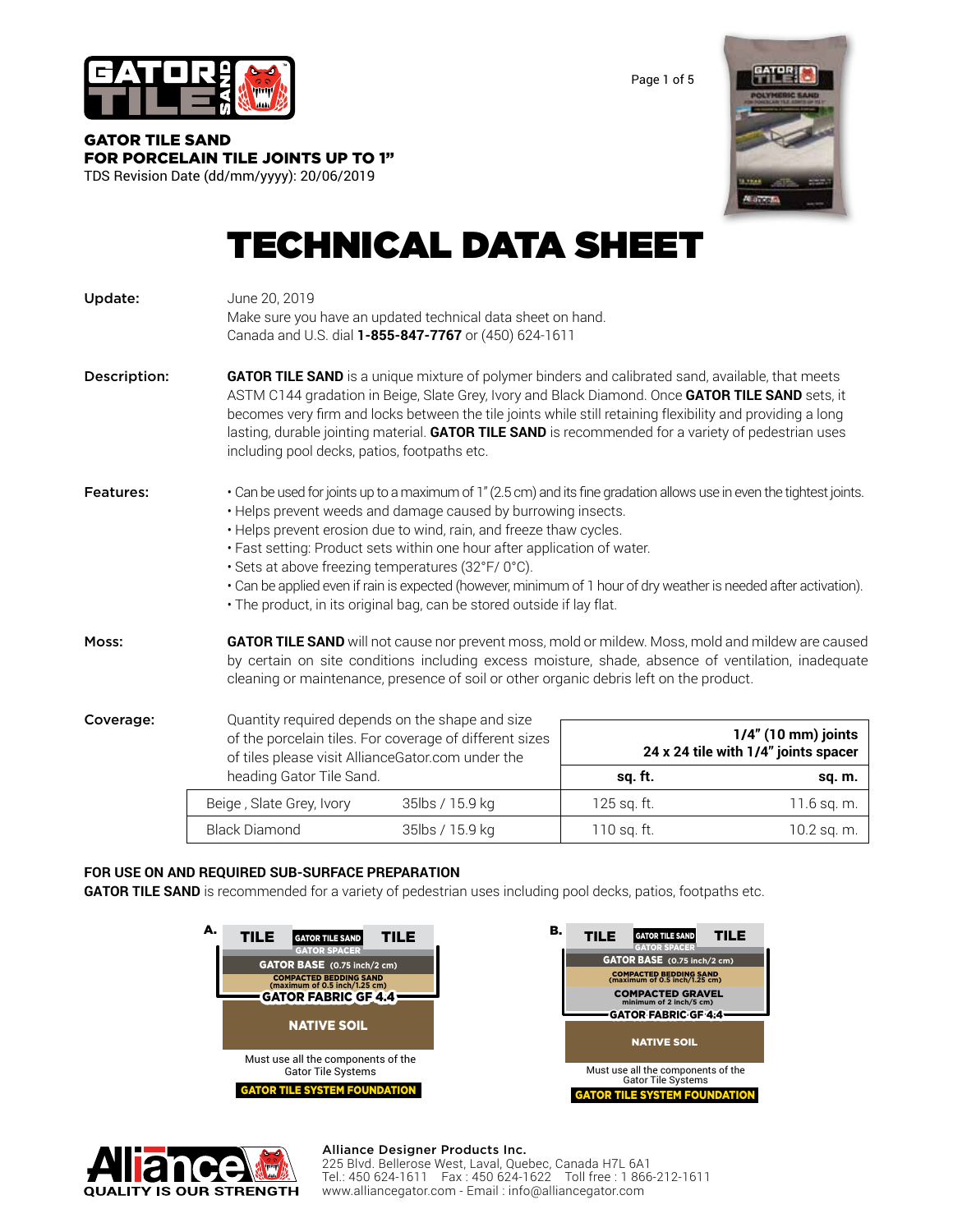

Page 2 of 5

## GATOR TILE SAND FOR PORCELAIN TILE JOINTS UP TO 1"

TDS Revision Date (dd/mm/yyyy): 20/06/2019

# FOR OVERLAYS APPLICATIONS (DIAGRAM 1,2,3)

- 1 Remove all loose and fragile concrete.
- 2 Cover the ground with a Gator Fabric GF 4.4, refill with crushed stone, and compact it.



# GATOR TILE SYSTEM USING GATOR BASE

## **STEP 1 • EXCAVATION OF THE NEW GATOR TILE AREA**

Excavate the new Gator Tile area. The depth required is calculated by adding Porcelain Tile height, Gator Base, bedding sand, plus any soft organic material that has to be removed. Excavate the perimeter an extra 6" (15 cm) wider on all sides than the finished tile area requires.

## **STEP 2 • LEVELLING AND COMPACTING OF THE BASE**

- **(A)** Ensure a slope of at least 1 degree away from any structure, such as a house.
- **(B)**  The native soil needs to be compacted using a plate compactor or hand tamper.

## **STEP 3 • ADDITION OF GATOR-FABRIC, LEVELLING AND COMPACTED BEDDING SAND**

**(A)** • Lay down a non-woven Gator Fabric GF 4.4 geotextile (minimum 100 LBF) and cover the entire excavated area. **(B)** • Spread an even layer of sand, no more than 3/4" thick (19 mm) • Levelling and compacting the bedding sand will be the last step prior to installing the Gator Base. **(C)** • Water the sand prior to using a hand compactor and/or plate compactor, compacting the 3/4" (19 mm) layer of bedding sand until you obtain a final height of 1/2" (13 mm) of compacted bedding sand. This compacted surface should reflect the final tiled surface.

## **STEP 4 • INSTALLATION OF THE GATOR BASE**

Make sure to install the Gator Base on the extended excavation area (total excavation should be 6" [15 cm] wider on each side than the final tiled area). • Start laying the Gator Base units ensuring Gator Base interlocks with the tongue & groove system.

### **STEP 5 • INSTALLATION OF PORCELAIN TILE AND GATOR SPACER**

Gator Spacers should receive a generous amount of Alliance polyurethane XP glue on each quadrant. Install the Porcelain Tile on the Gator Spacer, apply pressure or tap the tiles with a rubber mallet at all corners. This will ensure that the tiles are adhering to the Gator Spacer. The Gator Spacer will be left in the tile installation permanently, ensuring proper alignment and stability of your project for years to come.

## **STEP 6 • INSTALLATION OF GATOR TILE EDGE AND GATOR BASE SCREWS**

Install Gator Tile Edge on the Gator Base using Gator Base Screws, make sure that Gator Tile Edge rests firmly against the tiles. Use Gator Base Screws at every second hole.



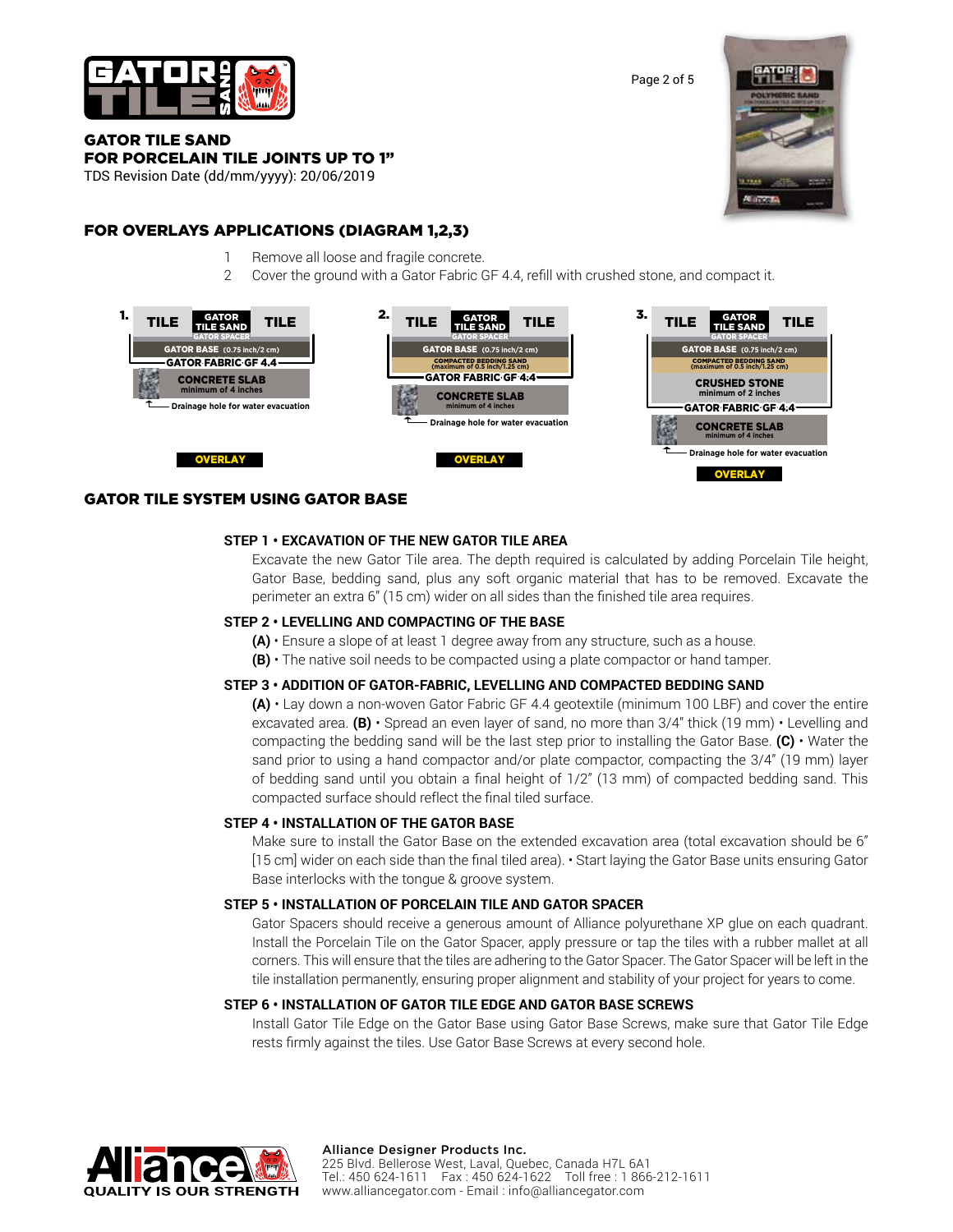

Page 3 of 5

GATOR TILE SAND FOR PORCELAIN TILE JOINTS UP TO 1" TDS Revision Date (dd/mm/yyyy): 20/06/2019

# GATOR TILE SYSTEM





# GATOR TILE SAND INSTALLATION STEPS

## **STEP 7 • SWEEPING, COMPACTING AND BLOWING OF THE GATOR TILE SAND**

**(A)** • When emptying the bag of GATOR TILE SAND, spread it onto the dry, tiled surface.• When sweeping the GATOR TILE SAND, spread it over a small area before moving onto the next, while making sure to fill in the joints. **(B)** • It is now time to compact the sand into the joints using a rubber mallet. **Do not use a plate compactor**. Repeat filling and compacting of the tile joints. Finally, sweep the surface with a fine bristle broom and remove all excess sand. • Ensure the sand is 1/8" (3 mm) lower than the tile chamfers **(C)** • Finally, use a blower to blow off all sand residue laying on the tile surface.

## **WATER ACTIVATION (IMPORTANT NOTES)**

- A Work in manageable sections, ideally about 100 sq. ft. at a time, depending on temperature.
- B Do not allow GATOR TILE SAND to wash out of joint.
- C Never allow tiled surface to dry out during the water activation phase.
- D Watering must be started at the lowest point of the tiled surface.
- E Use a watering gun connected to a hose. Setting should be set to shower.

### **STEP 8 • GATOR TILE SAND WATER ACTIVATION STEPS**

**(A)** • Shower water on a specific area of 100 sq.ft., wait no longer than 2 to 3 minutes. **(B)** • Shower and rinse simultaneously on a section of approximately 100 sq. ft. so as to eliminate any GATOR TILE SAND residue left on the tiles. Any GATOR TILE SAND residue should go directly into the tiled joints. Wait no longer than 2 to 3 minutes. **(C)** • Shower and rinse simultaneously, so as to eliminate any GATOR TILE SAND residue. Any residue should go directly into the tiled joints. However, stop showering when you see water retention on the tiled joints. Wait no longer than 2 to 3 minutes. Note: Repeat the directions of STEPS 8a, 8b and 8c for all other areas that have not been showered with water.**(D)** • Use a leaf blower to remove any excess water remaining on the tiles or crevices. This blowing action is necessary to help remove any remaining GATOR TILE SAND residue left on tiled surfaces from the previous steps.

## **IMPORTANT**

The water used in steps 8a, 8b and 8c will activate a bonding action as well as condensing GATOR TILE SAND in the joints. It is important to water the GATOR TILE SAND a total of 3 times, as per steps 8a, 8b and 8c. Too little water will not properly activate the GATOR TILE SAND and will reduce the final performance.



#### Alliance Designer Products Inc.

225 Blvd. Bellerose West, Laval, Quebec, Canada H7L 6A1 Tel.: 450 624-1611 Fax : 450 624-1622 Toll free : 1 866-212-1611 www.alliancegator.com - Email : info@alliancegator.com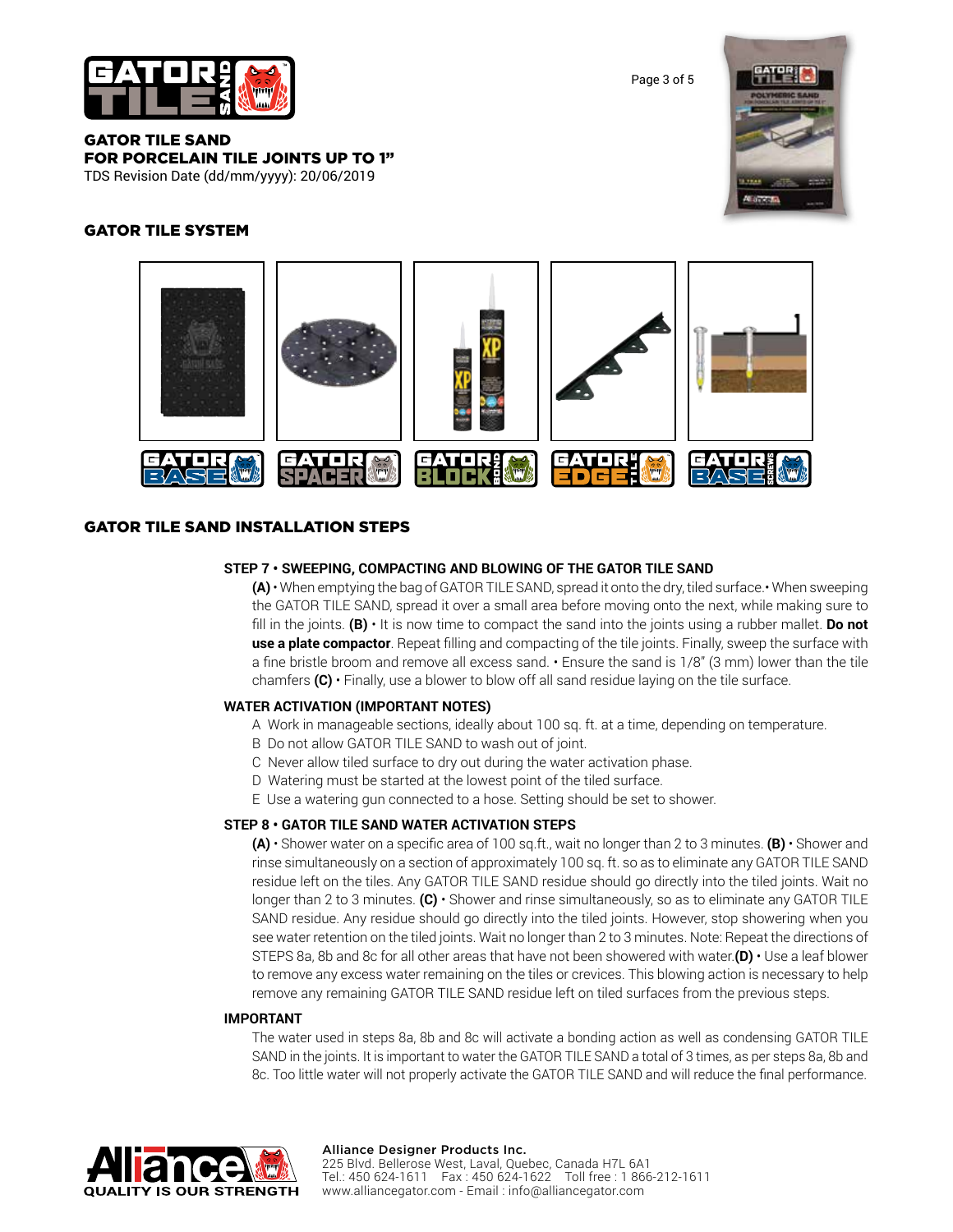

GATOR TILE SAND FOR PORCELAIN TILE JOINTS UP TO 1" TDS Revision Date (dd/mm/yyyy): 20/06/2019

Page 4 of 5



**GATOR TILE HAND TAMPER GATOR BASE GATOR TILE SCREWS GATOR SPACER PLATE COMPACTOR GATOR TILE EDGE 1 4 5 6 2A PLATE COMPACTOR 2B 2B 3A 7A 3B 7B 7C 8ABC 8D FINAL 2B GATOR TILE SYSTEM GATOR TILE SAND INSTALLATION STEPS**

| <b>Typical Properties</b>        |         |                   |              |                  |  |  |  |  |
|----------------------------------|---------|-------------------|--------------|------------------|--|--|--|--|
| Test                             | Cure    | <b>Method</b>     | <b>Value</b> | <b>Unit</b>      |  |  |  |  |
| <b>Water Penetration</b>         | 24 hrs  | ASTM C-642        | < 0:51       | min:sec          |  |  |  |  |
| Flexural strength                | 7 days  | BS EN 13892-2     | 242.25       | psi              |  |  |  |  |
| Drying shrinkage                 | 25 days | ASTM C-596        | $-0.741$     | %                |  |  |  |  |
| Water immersion                  | 7 days  | SOP-MP-035        | pass         |                  |  |  |  |  |
| Resistance to efflorescence      | 7 days  | SOP-MP-036        | fail         |                  |  |  |  |  |
| Penetration strength             | 24 hrs  | <b>SOP MP-032</b> | 149.6        | PSI              |  |  |  |  |
| Spring drive                     | 24 hrs  | SOP MP 032        | 12.75        | 0-200 scale      |  |  |  |  |
| Abrasion resistance              | 24 hrs  | <b>SOP MP-030</b> | pass         |                  |  |  |  |  |
| <b>Erosion resistance</b>        | 24 hrs  | <b>SOP MP-029</b> | <4.25        | % lost           |  |  |  |  |
| Dirt Pick up during installation | N/A     | SOP MP-031        | 0.604        | $\Delta$ E value |  |  |  |  |

Packaging: Products and Packaging: Products and Packaging: Packaging: Packaging: Products and Packaging and Packaging and Packaging and Packaging and Packaging and Packaging and Packaging and Packaging and Packaging and Pa

**GATOR TILE SAND** - Beige 15.9 kg (35 lbs) 40 **GATOR TILE SAND** - Slate Grey 15.9 kg (35 lbs) 40 **GATOR TILE SAND** - Ivory 15.9 kg (35 lbs) 40 **GATOR TILE SAND** - Black Diamond 15.9 kg (35 lbs) 40





SEE THE INSTALLATION VIDEO ON ALLIANCEGATOR.COM



## Alliance Designer Products Inc.

225 Blvd. Bellerose West, Laval, Quebec, Canada H7L 6A1 Tel.: 450 624-1611 Fax : 450 624-1622 Toll free : 1 866-212-1611 www.alliancegator.com - Email : info@alliancegator.com